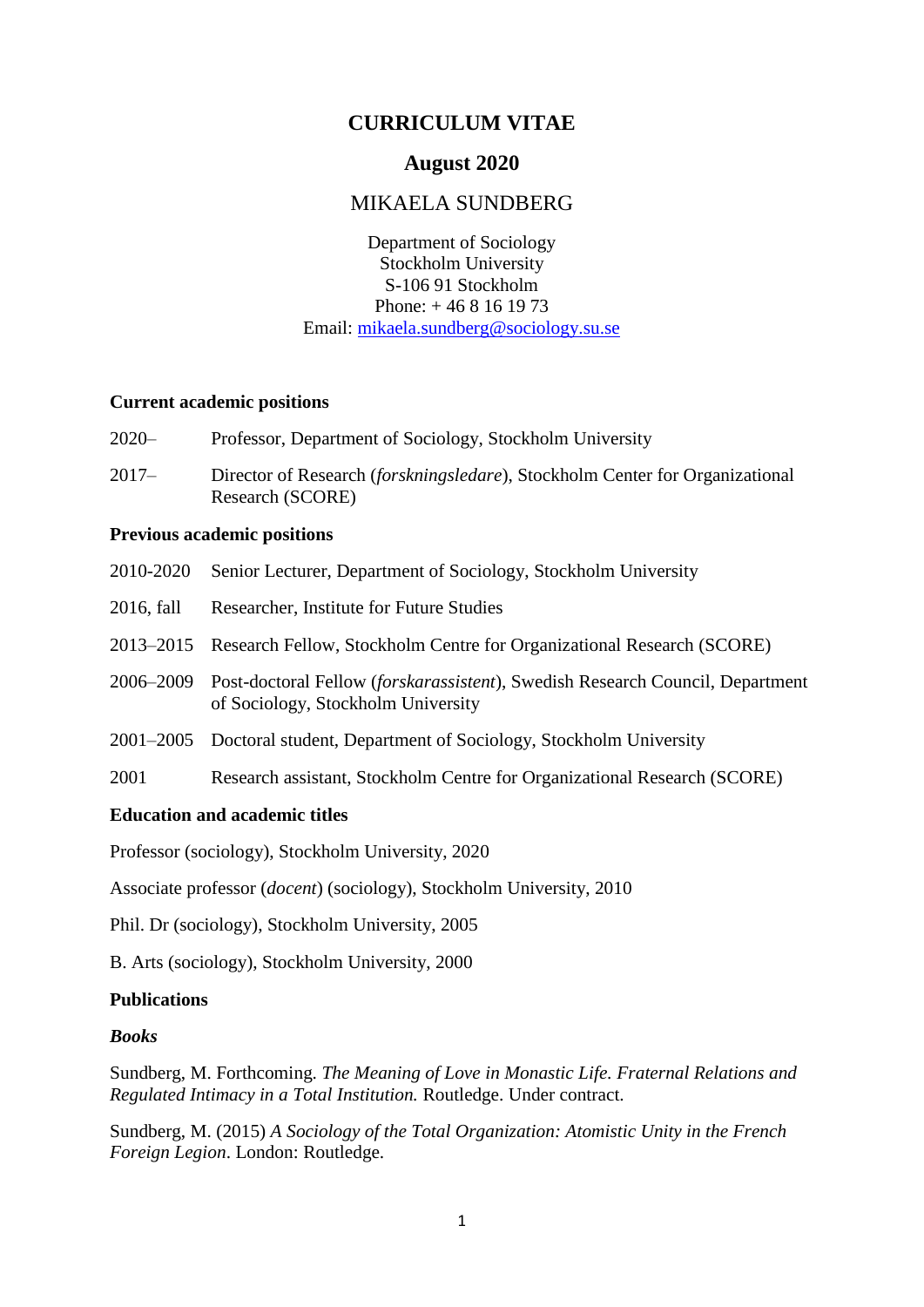Sundberg, M. (2005) *Making Meteorology: Social Relations and Scientific Practice*. Acta Universitatis Stockholmiensis, Stockholm Studies in Sociology New Series 25.

### *Articles*

Sundberg, M. (2020) Differences in secondary adjustments among monks and nuns. *Current Sociology*. Online first.

Sundberg, M. (2020) The politics of monastic life: Opportunities for exit and voice in a voluntary total institution. Forthcoming in *European Journal of Sociology* 61(1).

Sundberg, M. (2019) Work Practices, Normative Control and Ascetic Responsibilization in Cistercian Monasteries. *Journal of Management, Spirituality and Religion,* 16(5). [Awarded JMSR most innovative paper 2019]

Sundberg, M. (2019) 'You can't just stick with those you like'- Why friendship practices threaten fraternal life in Cistercian monasteries, *Sociology,* 53(6).

Sundberg, M. (2012) [Creating Convincing Simulations in Astrophysics,](http://sth.sagepub.com/content/early/2010/10/31/0162243910385417.abstract) *Science, Technology and Human Values*, 37(1).

Sundberg, M. (2011) [The Dynamics of Coordinated Comparisons: How Simulationists in](http://sss.sagepub.com/content/early/2010/11/11/0306312710385743.abstract)  [Astrophysics, Oceanography and Meteorology create Standards for Results,](http://sss.sagepub.com/content/early/2010/11/11/0306312710385743.abstract) *Social Studies of Science*, 41(1).

Sundberg, M. (2010) [Cultures of Simulations vs. Cultures of Calculations? The Development](http://www.sciencedirect.com/science?_ob=ArticleURL&_udi=B6VH6-50S2DGS-1&_user=2195977&_coverDate=09%2F30%2F2010&_rdoc=10&_fmt=high&_orig=browse&_origin=browse&_zone=rslt_list_item&_srch=doc-info%28%23toc%236058%232010%23999589996%232436735%23FLA%23display%23Volume%29&_cdi=6058&_sort=d&_docanchor=&view=c&_ct=11&_acct=C000035218&_version=1&_urlVersion=0&_userid=2195977&md5=1561dcad090a6b6fb4f0f4c5c17418e8&searchtype=a)  [of Simulation Practices in Meteorology and Astrophysics,](http://www.sciencedirect.com/science?_ob=ArticleURL&_udi=B6VH6-50S2DGS-1&_user=2195977&_coverDate=09%2F30%2F2010&_rdoc=10&_fmt=high&_orig=browse&_origin=browse&_zone=rslt_list_item&_srch=doc-info%28%23toc%236058%232010%23999589996%232436735%23FLA%23display%23Volume%29&_cdi=6058&_sort=d&_docanchor=&view=c&_ct=11&_acct=C000035218&_version=1&_urlVersion=0&_userid=2195977&md5=1561dcad090a6b6fb4f0f4c5c17418e8&searchtype=a) *Studies in History and Philosophy of Modern Physics* 41(3).

Sundberg, M. (2010) [Organizing Simulation Code Collectives,](http://www.sciencestudies.fi/node/1976) *Science Studies*, 23(1).

Sundberg, M. (2009) [The Everyday World of Simulation Modelling: The Construction of](http://sth.sagepub.com/cgi/content/abstract/0162243907310215v1)  [Parameterizations in Meteorology,](http://sth.sagepub.com/cgi/content/abstract/0162243907310215v1) *Science, Technology and Human Values*, 34(2).

Sundberg, M. (2007) [Mobilizing Networks. Researcher Roles in Atmospheric Science,](http://asj.sagepub.com/cgi/content/abstract/50/3/271) *Acta Sociologica,* 50(3).

Sundberg, M. (2007) [Parameterizations as Boundary Objects on the Climate Arena,](http://sss.sagepub.com/cgi/content/refs/37/3/473) *Social Studies of Science,* 37(3).

Sundberg, M. (2006) Credulous [Modellers and Suspicious Experimentalists? Comparison of](http://www.sciencestudies.fi/v19n1Sundberg)  [Model Output and Data in Meteorological Simulation Modelling,](http://www.sciencestudies.fi/v19n1Sundberg) *Science Studies*, 19(1).

### *Book chapters, reports*

Sundberg, M. (2019) Brotherhood as a social relationship. In Ahrne, G. and Brunsson, N. (eds) *Organization outside Organizations. The Abundance of Partial Organization in Social Life*. Cambridge University Press.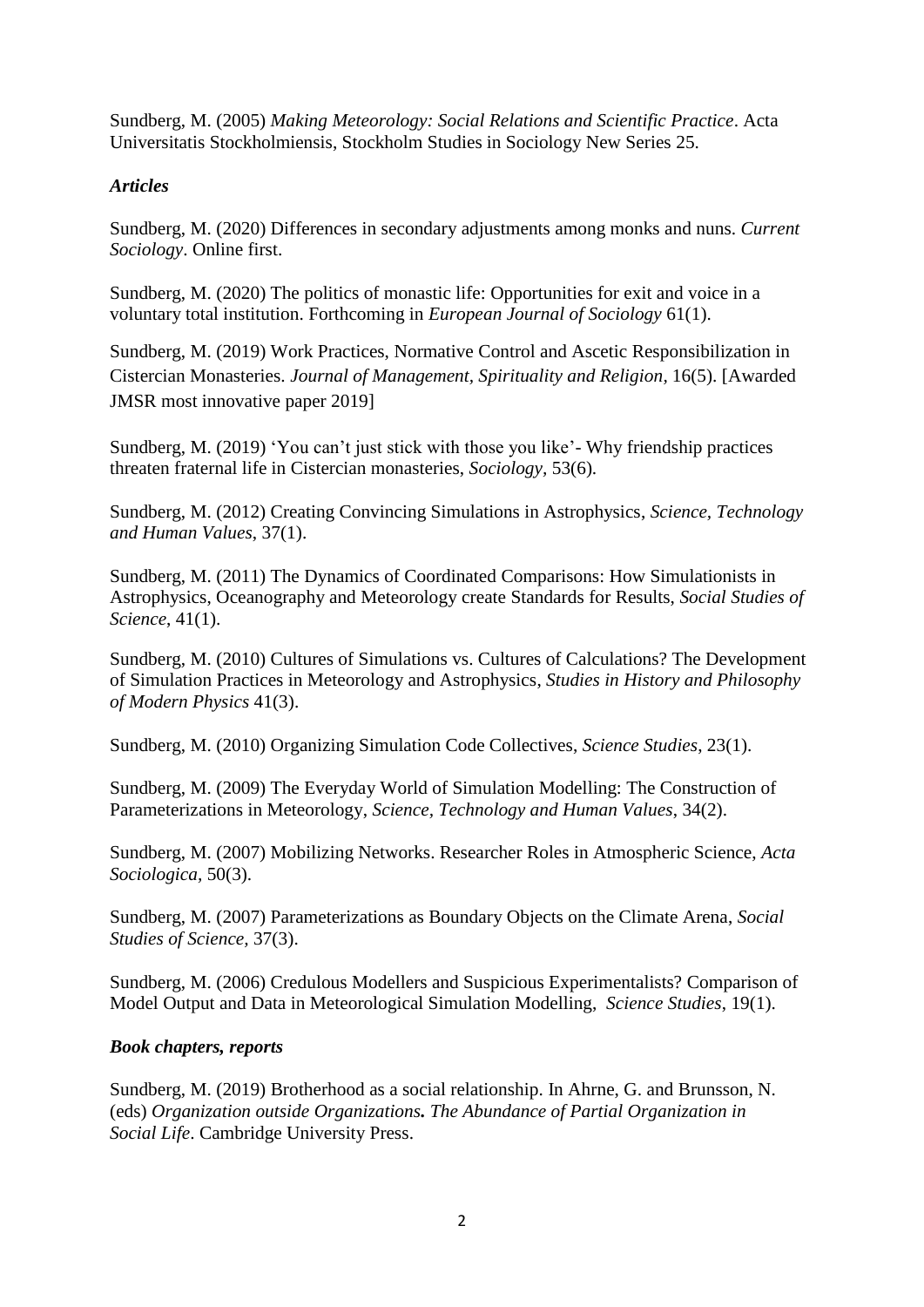Sundberg, M. (2016) Idén om striden och dess roll inom franska Främlingslegionen – ett svenskt perspektiv. In Edling, C. and Rostami, A. (eds) *Våld som relation och organisation*. Lund: Studentlitteratur.

Sundberg, M. (2015) Hierarchy, Status and Combat Motivation in the French Foreign Legion. In King, A. (ed.) *Frontline: Combat and Cohesion in Iraq and Afghanistan*. Oxford: Oxford University Press.

Sundberg, M. (2015) Jens Lapidus: Partiell organisation och tillit. In Edling, C. & Rydgren, J. (eds) *Sociologi genom litteratur*. Arkiv förlag.

Sundberg, M. (2008) [Socialization into Numerical Simulations: The Perspectives of](http://people.su.se/Min%20hemsida/wps14.pdf)  [Simulationists in Astrophysics and Oceanography.](http://people.su.se/Min%20hemsida/wps14.pdf) Department of Sociology Working Paper Series. 2008:14.

Ahrne, G. & Sundberg, M. (2007) Hur är vänskap möjlig? In Carleheden, M., Lidskog, R., Roman, C. (eds) *Social interaktion – förutsättningar och former*. Malmö: Liber.

Sundberg, M. (2006) Scientific Models and Simulations. In Ritzer, G. (ed.) *Blackwell Encyclopedia of Sociology*. Blackwell.

Sundberg, M. (2006) Translating Climate Research – The Role of IPCC. In Towards Robust European Air Pollution Policies: Constraints and Prospects for a Wider Dialogue between Scientists, Experts, Decision-makers and Citizens. A Workshop Report. IVL report B1671.

Sundberg, M. (2004) Reglering av jordbrukets miljöeffekter. In Ahrne, G. & Brunsson, N. (red) Regelexplosionen. Stockholm: EFI.

Sundberg, M. (2002) Sida vid sida. Ny och gammal reglering av jordbruk och miljö, SCORE Working papers 2002:6.

### *Popular science*

Sundberg, M. (2011) Så skapar forskarna trovärdighet för sina modeller, *Tvärsnitt*, 3–4

Sundberg, M. (2004) Klimatfrågan — Kulturkrock eller länk? Nyhetsbrev från Centrum för Tvärvetenskaplig Miljöforskning, 2004:1.

### **Presentations**

### *Conference presentations*

The politics of monastic life: Decision-making procedures and opportunities for voice in a voluntary total institution. Workshop on Exit, Voice and Loyalty: Alternative Economic Models and Responses to Decline in Contemporary Society, Warsaw, May 2018

Division of labor in monasteries. Obedience in a voluntary total institution. Sociologidagarna, Lund, March 2018

Ideas of combat in the French Foreign Legion. Criminology Symposium, Stockholm, June 2016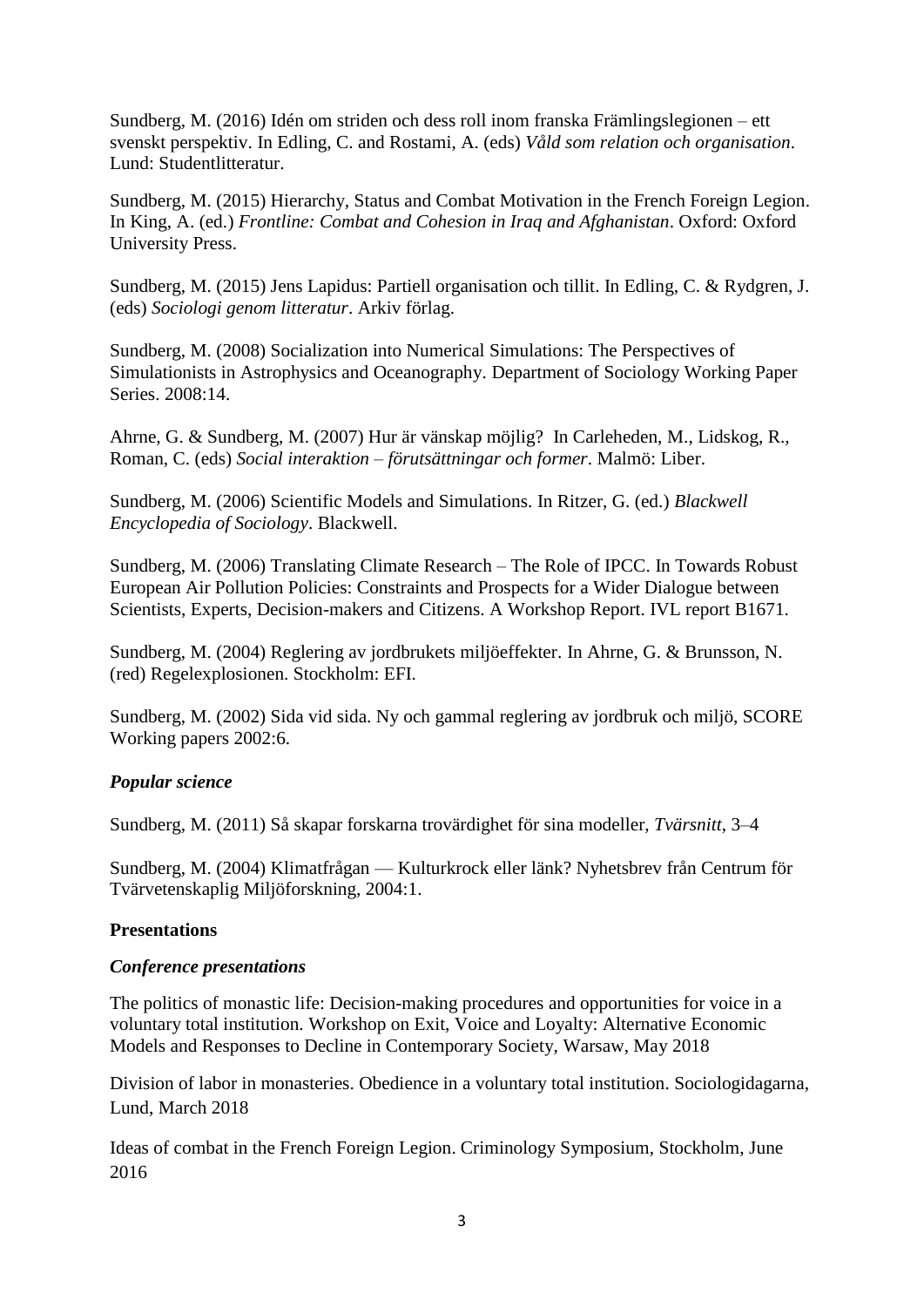Surveillance and Prejudice in the French Foreign Legion. British Sociological Association, Leeds, April 2014

Social Relations and Everyday Life in the French Foreign Legion - The Power Dimension. Frontline: Combat and Cohesion in Iraq and Afghanistan, Oxford, March 2013 (invited)

Reflections on the Structural Dynamics of Climate Modeling, Climate Change in Social Sciences. National Hellenic Research Foundation, Athens, January 2012 (invited)

The Economy and Climate as Objects of Interdisciplinary Modeling. ESF Workshop Exploring Epistemic Shifts in Computer Based Environmental Sciences, Aarhus University, June 2010 (invited)

Organizing Simulation Code Collectives. Biennial meeting for Society for Social Studies of Science, Washington DC, October 2009

Exploring and Accounting for Unexpected Results. How Modelers come to believe in their Simulations. Biennial Conference of the Society for Philosophy of Science in Practice, University of Minnesota, Minneapolis, June 2009

Exploring Simulation Models: Numerical Experiments and Virtual Worlds. Swiss Science and Technology Studies Meeting, ETH Zürich and University of Zürich, February 2008

The Dynamics of Collaborative Comparisons: Questions of Replication**,** Expectation and Field-Formation in Simulation-based Research. European Association for Science and Technology Studies and Society for Social Studies of Science, Erasmus University, Rotterdam, August 2008

Simulated models and virtual worlds. Annual Meeting of the Network for Science and Technology Studies in Sweden, Umeå University, November 2006

Materializing Models: The Construction of Parameterizations. European Association for Science and Technology Studies, University of Lausanne, August 2006

The Politics of Simulation Modeling. The Technologies of Nature-Politics, Oslo University, February 2006

The Politics of Simulation Modeling. Annual meeting of the Swedish Sociological Association, Södertörn University, Stockholm, January 2006

Translations and Boundary Objects in the Climate Arena - The Case of Meteorological Research. Nordic Environmental Social Science Research Conference, Gothenburg University, June 2005

Translations and Boundary Objects in Meteorological Research Practice. European Association for Science and Technology Studies and Society for Social Studies of Science, École de Mines, Paris, August 2004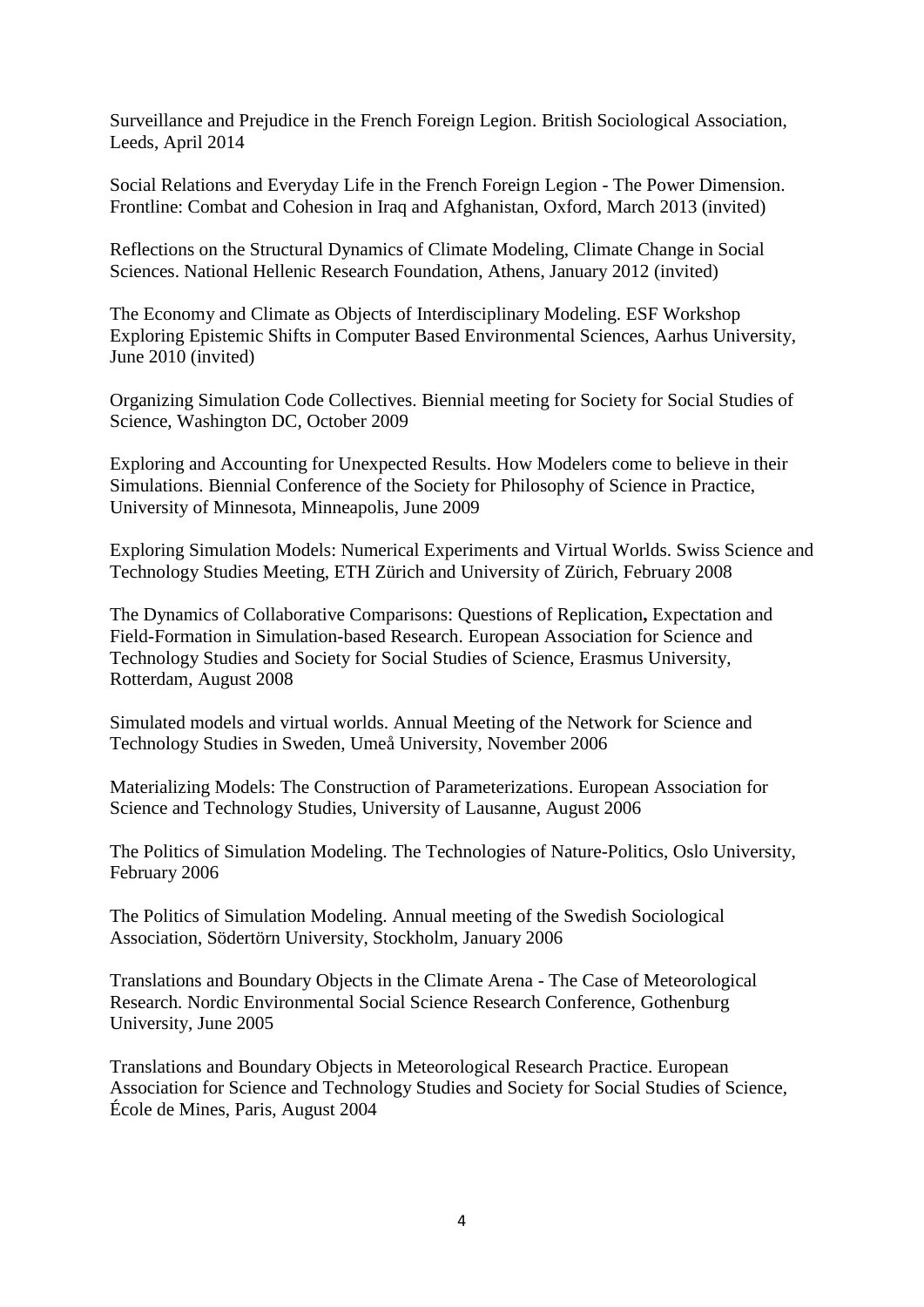The Relationship between Social Worlds of Atmospheric Research on the Climate Arena. Annual meeting of the Swedish Sociological Association, Stockholm University, January 2004

### *Invited lectures and seminar presentations*

'The problem is me': Work practices, normative control and ascetic responsibilization in Cistercian Monasteries. Department of Management and Technology, Grenoble School of Management, November 2019

Managing expectations on how to "open the heart" in Cistercian monasteries: The consequences of institutional arrangements for resistance. History of religions seminar, Department of Ethnology, History of Religions and Gender studies, Stockholm University, February 2019

"A relationship of trust has to be put in place" - How the structure of dependency relations shapes resistance. The Organization Seminar Series, Department of Business Studies, Uppsala University, November 2018

The politics of monastic life: Decision-making procedures and opportunities for voice in a voluntary total institution. Centre de sociologie des organisations, Science Po, Paris, September 2018

Franska Främlingslegionen idag – Ett organisationssociologiskt perspektiv. Militärhistoriska seminarier, Swedish Defence College, December 2015

A Sociology of the Total Organization: Atomistic Unity in the French Foreign Legion. School of Social Sciences, Södertörn University, November 2015

The Dynamics of Organization, Institution, and Networks. The Organization Seminar Series, Department of Business Studies, Uppsala University, October 2014

Atomistic Unity in the French Foreign Legion - Enforcement and Exclusion. Department of Sociology, Uppsala University, March 2014

Rank, Status and Mafias - Power in the French Foreign Legion. Department of Sociology, Lund University, October 2013

Investigating Social Practices in Science: The Case of Numerical Simulations. Centre for Water and Environmental Studies, Linköping University, November 2012

The Future of Sociology, Panel member, Annual Meeting of the Swedish Sociological Association, Stockholm University, March 2012

Numerical Simulations as Social Practice. Department of Organic Chemistry, Stockholm University, April 2011

Numerical Simulations as Social Practice. Centre for Science Studies, Aarhus University, February 2011

Prediction, Performativity, and Circulation: Meteorology meets Economics. Institute of Health Policy and Management, Erasmus University, Rotterdam, February 2010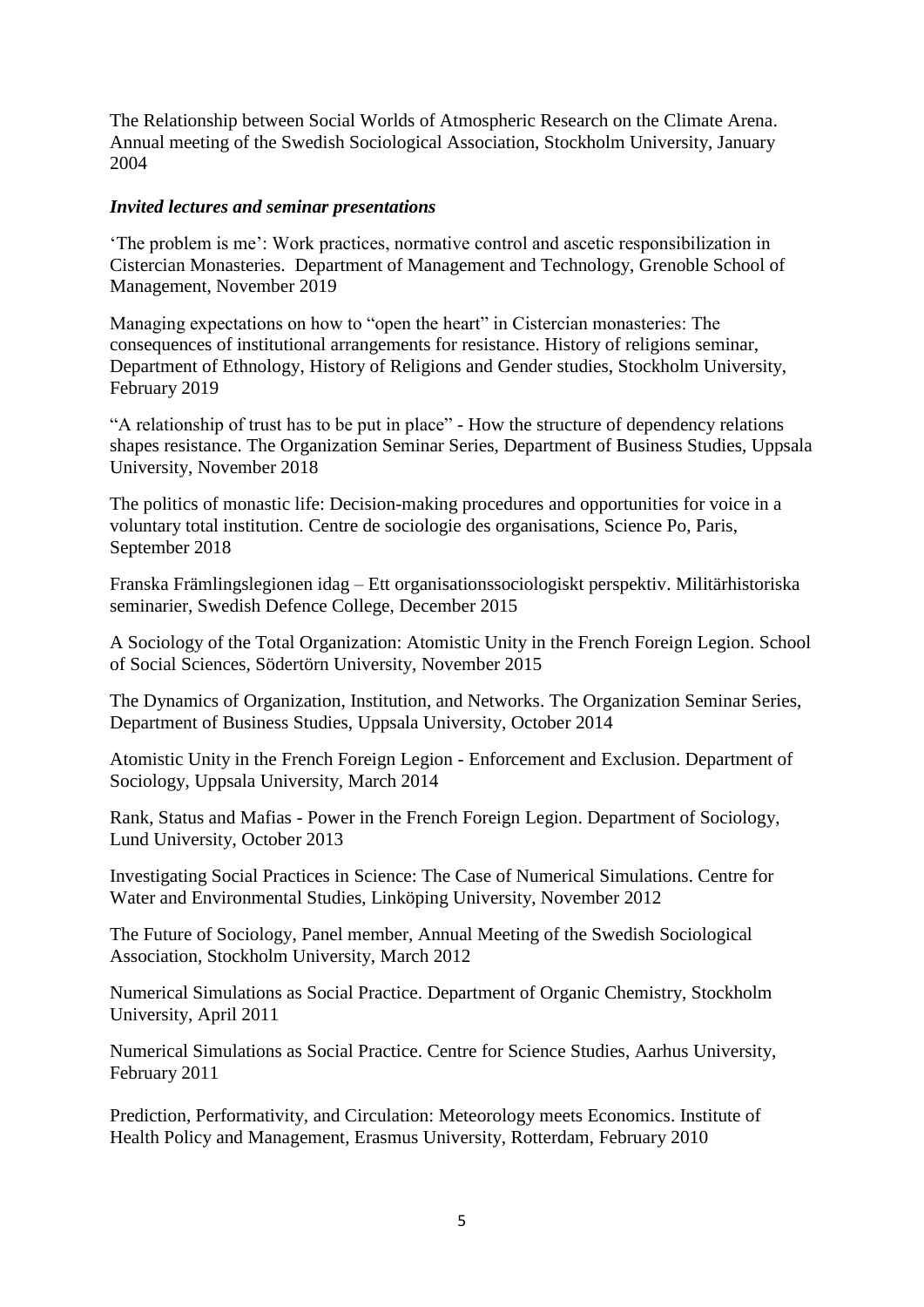Mot en sociologisk förståelse av numeriska simuleringar som vetenskaplig praktik. Department of Thematic Studies, Technology and Social Change, Linköping University, October 2008

Boundary objects and Social Change–A Social World Perspective. Seminar, Section for Theory of Science, Gothenburg University, May 2007

Circulating Reference in Simulation Modeling. STS Seminar, Section of Science and Technology Studies, Gothenburg University, December 2004.

### *Other presentations (selected)*

Brotherhood in voluntary total institutions: What do we learn from the French Foreign Legion and Cistercian monasteries? SCORE Anniversary lectures, March 2019

The hidden politics of monasteries. STINT workshop Organizing for expertise, Paris, May 2017

Brotherhood as a social relationship. Workshop on Partial Organization, SCORE, May 2016

Sociala relationer inom stängda miljöer–bland munkar, nunnor och främlingslegionärer. Vänskapssymposium, Institute for Future Studies, October 2015

A Sociology of the Total Organization: Atomistic Unity in the French Foreign Legion. Book release seminar, SCORE, September 2015

Organizing Code Collectives. Pencil Code User Meeting, Max Planck institute for Astronomy, Heidelberg, August 2009

Code Comparison Projects – A Sociological View. Pencil Code User Meeting, Alba Nova, Stockholm University, August 2007

### **Research grants and scholarships**

### *As principal investigator*

Organizing Monastic Life: Towards a Theory of Fraternal Relations, Swedish Research Council (2017, 1 434 000 SEK)

Social Relations within a Total and Greedy Institution: Brotherhood among French Foreign Legionnaires, Swedish Research Council (2012, 1 725 000 SEK)

Simulated Models and Virtual Worlds: Towards a Sociological Understanding of Simulation Modeling as Scientific Practice, Swedish Research Council (2007, 3 312 000 SEK)

Materialized Models and Virtual Worlds: A Sociological Study of Scientific Simulation Practice, Swedish Research Council (2006, 1 164 000 SEK)

Materialized Models and Virtual worlds: A Sociological Study of Scientific Simulation Practice, Anna Ahlström and Ellen Terserus' Foundation (2006, 360 000 SEK)

### *As co-applicant*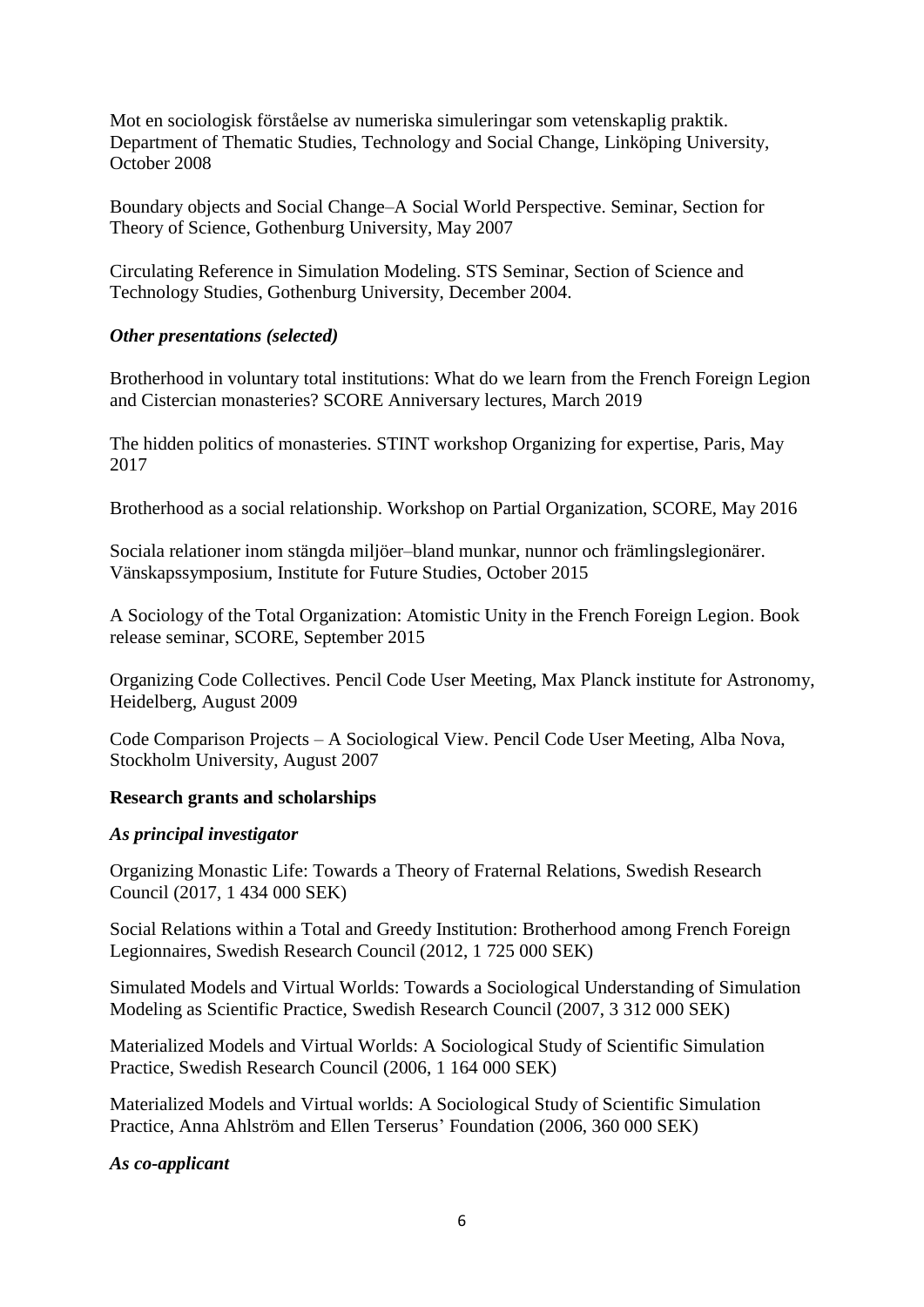Violent organization and antisocial careers, Swedish Civil Contingencies Agency, PI Christofer Edling (2016, 15 000 000 SEK)

### *Other*

Scholarship for visit at Sigtunastiftelsen, Harald och Louise Ekmans forskningsstiftelse (2019)

Travel grant from Stiftelsen Högskoleföreningens fond för docentstipendier (2018, 12 800 SEK)

Travel grant from The Lars Hierta Memorial Foundation (2016, 30 000 SEK)

Co-applicant for Deutche Forschungsgemeinsshaft Netzwerk "Atmosphere and Algorithms" (Main applicant Gabriele Gramelsberger, Freie Universität Berlin) (2010)

Co-applicant for European Science Foundation Exploratory Workshop "Exploring Epistemic Shifts in Computer-Based Environmental Sciences" (Main applicants Matthias Heymann, Aarhus University and Gabriele Gramelsberger, Freie Universität Berlin) (2010)

Travel grant from the Kurt and Alice Wallenberg Foundation (2008, 8 000 SEK)

### *Visiting scholar*

European University Institute, Florence, September-October 2019

Centre de sociologie des organisations, Science Po, Paris, September 2018

Department of Thematic Studies, Technology and Social Change, Linköping University, October 2008

### **Teaching experience**

### *Undergraduate level*

Head instructor of Sociological Methods (I), Department of Sociology, Stockholm University, 2010–2014, 2016–2018

Seminar instructor on Interaction, Individual and Society (I), Department of Sociology, Stockholm University, 2007–2008

Seminar instructor and examiner on Environment, Individual and Society (I), Stockholm Resilience Centre, Stockholm University, 2003

Head instructor of Sociological Theory (II), Department of Sociology, Stockholm University, 2008–2011

Lecturer, seminar instructor, and examiner on Qualitative Analysis (II), Department of Sociology, Stockholm University, 2003–2005

Head instructor of Qualitative Analysis (III), Department of Sociology, Stockholm University,  $2016 - 2019$ 

Seminar instructor on Qualitative Analysis (III), Department of Sociology, Stockholm University, 2012–2014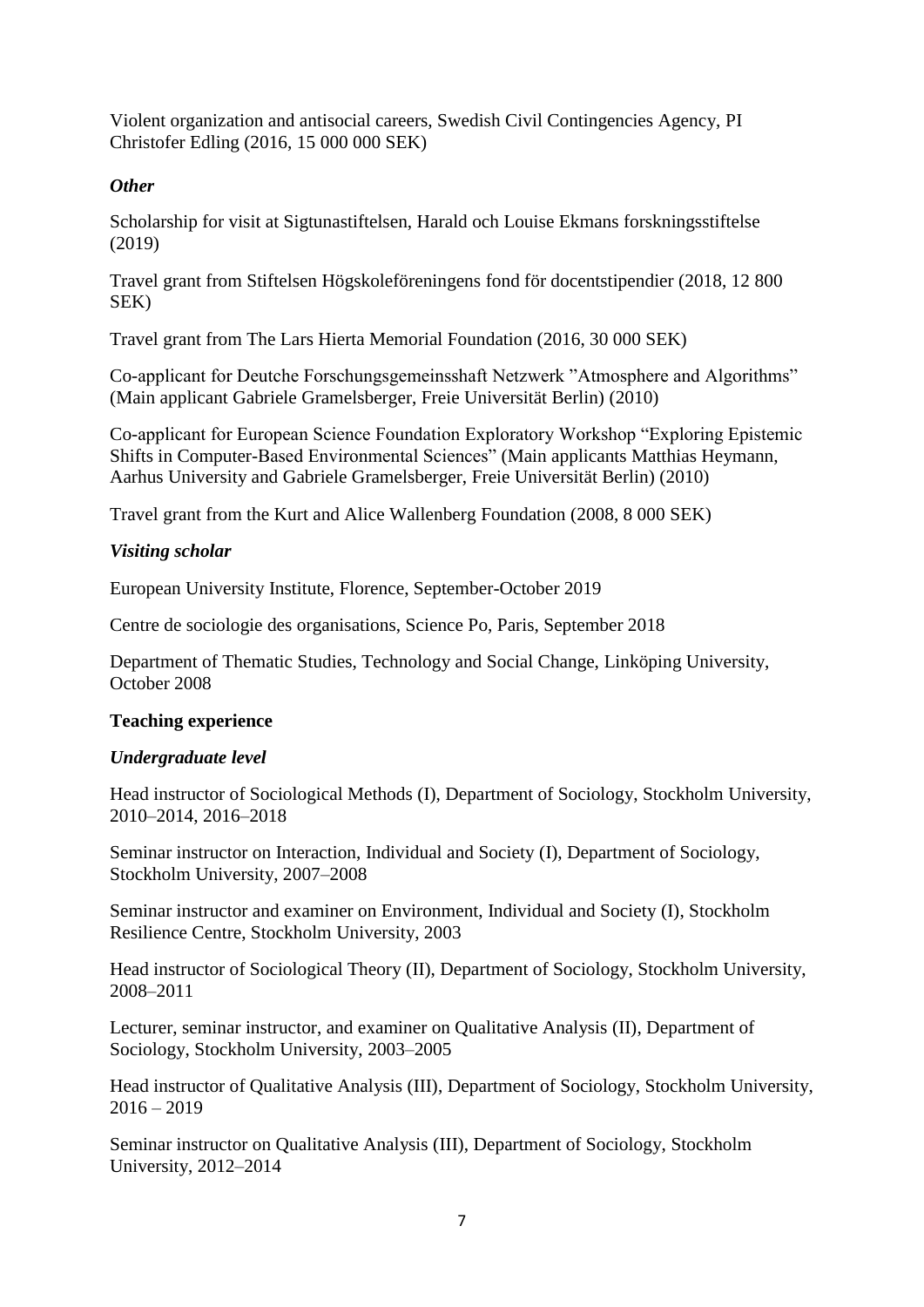Supervision of 5 Bachelor theses, Department of Sociology, Stockholm University

Examiner of 30 Bachelor theses, Department of Sociology, Stockholm University

### *Graduate level*

Head instructor of Modern Sociological Theory, Department of Sociology, 2019 –

Head instructor of Research methods – Master's thesis proposal, Department of Sociology, Stockholm University, spring 2016

Lecturer in Advanced Qualitative Methods, Department of Sociology, Stockholm University,  $2006 -$ 

Lecturer in International Governance of Natural Resource Management, Stockholm Resilience Centre, Stockholm University, 2006

Supervision of 5 Master's theses, Department of Sociology, Stockholm University

Examiner of 7 Master's theses, Department of Sociology, Stockholm University

### *PhD Supervision*

Signe Svallfors, Department of Sociology, Stockholm University, second advisor 2019-

Katharina Winter, Department for Public Health Studies, Stockholm University, main advisor 2018–2019, second advisor 2013-2018

Rebecca Ye, Department of Sociology, Stockholm University, second advisor 2013–2018

Pierre Nikolov, Department of Sociology, Stockholm University, second advisor 2012–2015

### **Professional service**

Member of Board, SCORE, 2019-

Member of Board, faculty representative, Department of Sociology, 2018–2020

Member of Editorial Board, *M@n@gement* 2020-

Co-editor for special issue on meta-organization, *M@n@gement*,

Coordinator for SCORE seminar, SCORE, fall 2017–spring 2018

Founder and coordinator, together with Vanessa Barker, of the Qualitative Working Group, Department of Sociology, Stockholm, 2014–2019

Coordinator for the Wednesday Seminar at the Department of Sociology, Stockholm University 2008–2010

Director of Doctoral studies, Department of Sociology, Stockholm University 2006–2007

Founder of the Swedish Network for Science and Technology Studies, together with Claes-Fredrik Helgesson and Tora Holmberg, 2006

### *Review work*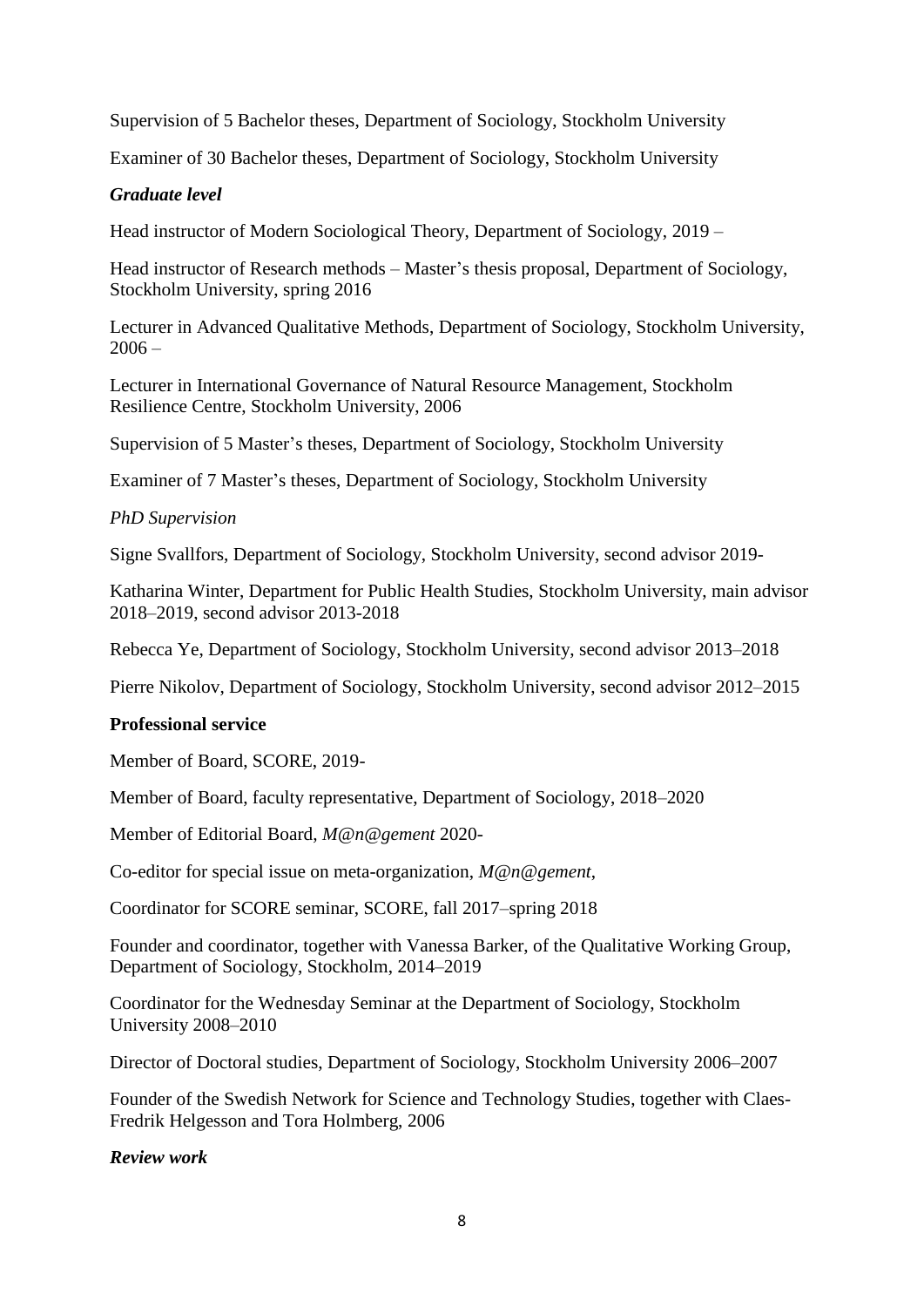Member of evaluation panel for International Post-doc, Swedish Research Council, spring 2018

External expert for position as senior lecturer at the Department of Social Sciences, Mid Sweden University, spring 2016

Member of doctoral recruitment committee for the doctoral program at the Department of Sociology, spring 2016

Member (co-opted) of the evaluation panel for Sociology and Anthropology, Swedish Research Council, 2014

Journals: *Current Sociology, Human Relations, Perspectives on Science, Scandinavian Journal of Public Administration, Science Education, Science Studies, Science, Technology and Human Values, Social Studies of Science, Sociology Compass, Sociological Forum, Sociologisk Forskning, Sociology, Synthese* 

Academic Press: Edward Elgar, Manchester University Press Routledge, SAGE

Miscellaneous: Swedish Research Council, Wiener Wissenschafts-, Forschungs- und Technologiefunds

### *Faculty opponent*

Clara My Lernborg, Business Administration, Stockholm School of Economics, April 2019

Peter Edlund, Business Studies, Uppsala University, June 2018

#### *PhD examination committees*

Alejandro Leiva Wenger, Sociology, Stockholm University, February 2019

Anna Maria Lagrelius, Business Administration, Stockholm School of Economics, June 2017

Tove Sohlberg, Sociology, Stockholm University, December 2014

Carl Sandberg, Sociology, Stockholm University, October 2014

Idris Ahmedi, Political Science, Stockholm University, 2012

Kristina Lindh, Business Administration, Stockholm University, June 2011

#### *PhD seminar commentator*

Final seminar commentator for Alejandro Leiva Wenger, Department of Sociology, Stockholm University, January 2018

Final seminar commentator for Edvin Sandström, Department of Sociology, Uppsala University, August 2017

Mid-seminar commentator for Filip Roumeliotis, Department of Sociology, Stockholm University, February 2015

Mid-seminar commentator for Petter Bengtsson, Department of Sociology, Stockholm University, March 2013